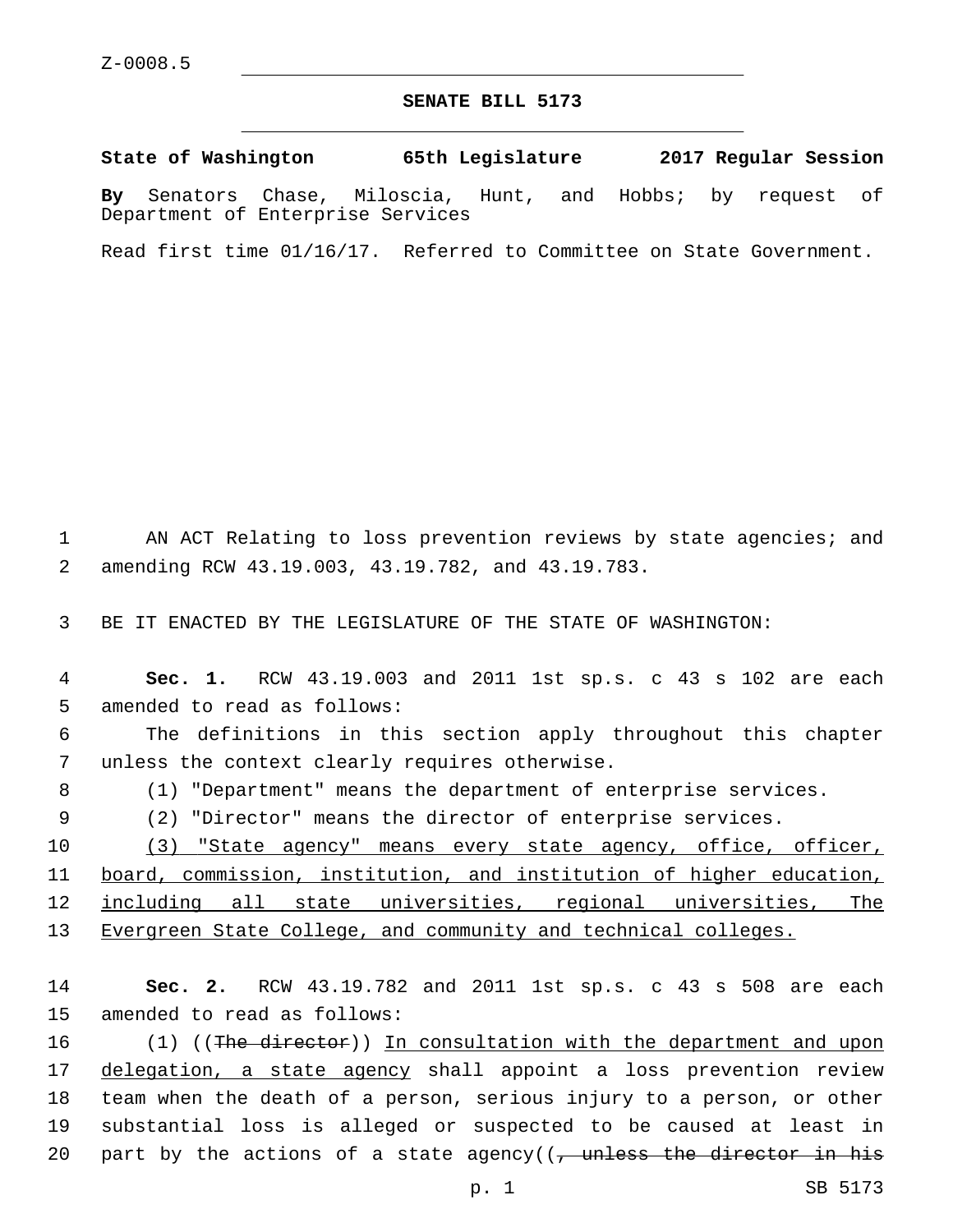or her discretion determines that the incident does not merit 2 review)) except when the death, injury, or substantial loss is 3 already being investigated by another federal or state agency pursuant to the federal or state agency requirements. The department may also direct a state agency to conduct a loss prevention review ((team may also be appointed when any other substantial loss occurs as a result of agency policies, litigation or defense practices, or other management practices. When the director decides not to appoint a loss prevention review team he or she shall issue a statement of 10 the reasons for the director's decision. The statement shall be made available on the department's web site. The director's decision pursuant to this section to appoint or not appoint a loss prevention review team shall not be admitted into evidence in a civil or administrative proceeding.)) after consultation with the affected 15 agency as to the purpose, scope, necessary resources, and intended 16 outcomes of the loss prevention review. The department may provide guidance to the state agency conducting the loss prevention review as requested by the state agency.

 (2) A loss prevention review team shall consist of at least three 20 ((but no more than five)) persons, and may include independent consultants, contractors, or state employees, but it shall not 22 include any person ((employed by the agency)) directly involved in the loss or risk of loss giving rise to the review, nor any person with testimonial knowledge of the incident to be reviewed. At least one member of the review team shall have expertise relevant to the matter under review.26

 (3) The loss prevention review team shall review the death, serious injury, or other incident and the circumstances surrounding it, evaluate its causes, and recommend steps to reduce the risk of such incidents occurring in the future. The loss prevention review team shall accomplish these tasks by reviewing relevant 32 documents( $(\tau)$ ) and interviewing persons with relevant knowledge( $(\tau)$ 33 and reporting its recommendations)). The loss prevention review team 34 must submit a report in writing to the director and the ((director)) 35 head of the state agency involved in the loss or risk of loss 36 ((within the time requested by the director)). The report must include the teams' findings, analyze the causes and contributing factors, analyze future risk, include methods that the agency will use to address and mitigate the risks identified, which may include changes to policies or procedures, and any legislative recommendation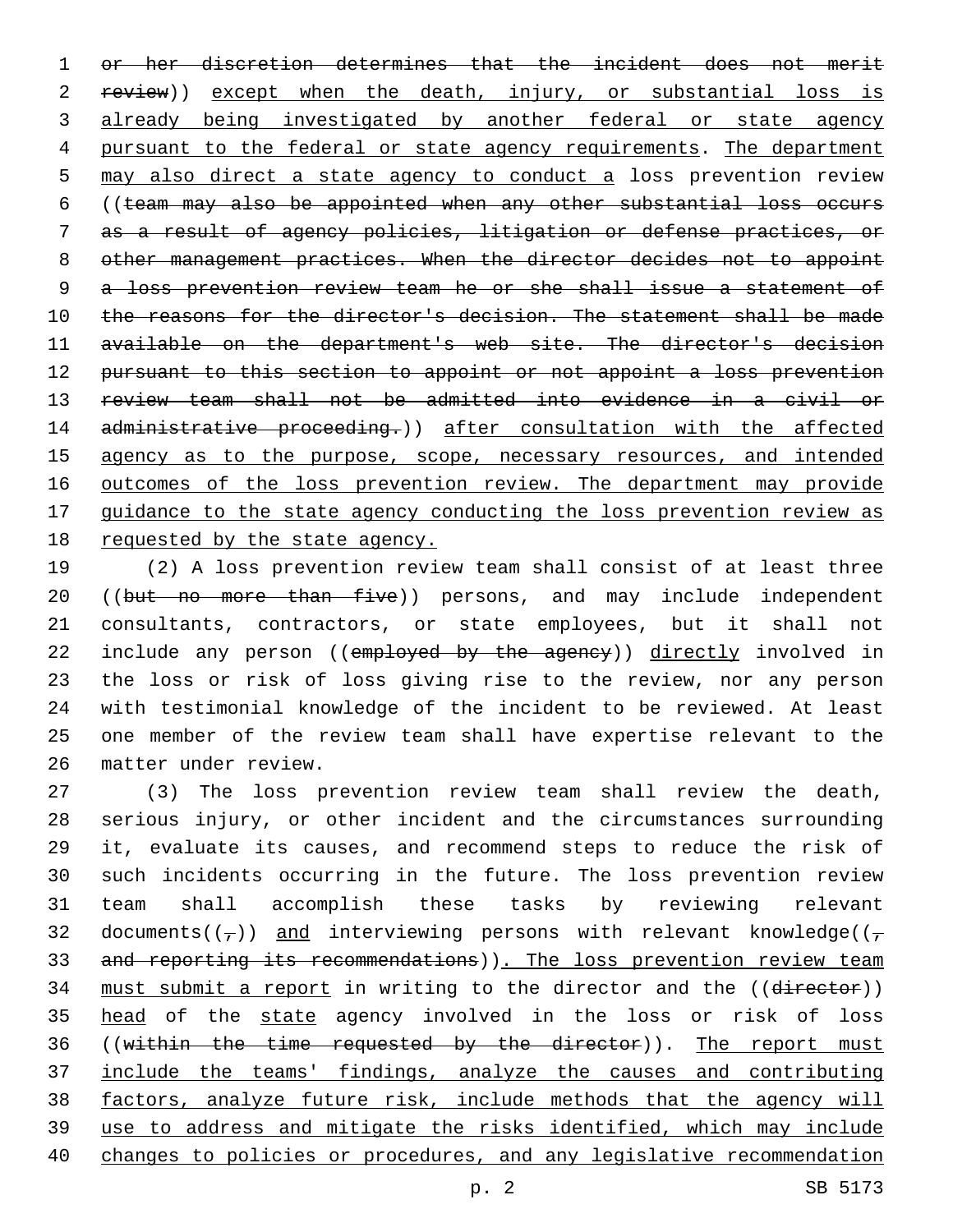necessary to address and carry out the risk treatment strategies 2 identified in the subject report and include the manner in which the agency will measure the effectiveness of its changes. The final report shall not disclose the contents of any documents required by 5 law or regulation to be kept private or confidential, or that are 6 subject to legal privilege or exemption.

7 (4) ((Pursuant to quidelines established by the director,)) The director may develop and enact rules to implement the provisions of 9 this chapter that apply to all state agency loss prevention review 10 teams. State agencies must notify the department immediately upon becoming aware of a death, serious injury, or other substantial loss that is alleged or suspected to be caused at least in part by the 13 actions of the state agency.

 (5) All state agencies shall provide the loss prevention review team ready access to relevant documents in their possession and ready 16 access to their employees.

 **Sec. 3.** RCW 43.19.783 and 2011 1st sp.s. c 43 s 509 are each 18 amended to read as follows:

19 (1) The final report from ((a)) the state agency's loss prevention review team to the director shall be made public by the 21 director promptly ((upon receipt)) after review, and shall be subject to public disclosure. The final report shall be subject to discovery in a civil or administrative proceeding. However, the final report shall not be admitted into evidence or otherwise used in a civil or administrative proceeding except pursuant to subsection (2) of this 26 section.

 (2) The relevant excerpt or excerpts from the final report of a loss prevention review team may be used to impeach a fact witness in a civil or administrative proceeding only if the party wishing to use the excerpt or excerpts from the report first shows the court by clear and convincing evidence that the witness, in testimony provided in deposition or at trial in the present proceeding, has contradicted his or her previous statements to the loss prevention review team on an issue of fact material to the present proceeding. In that case, the party may use only the excerpt or excerpts necessary to demonstrate the contradiction. This section shall not be interpreted as expanding the scope of material that may be used to impeach a 38 witness.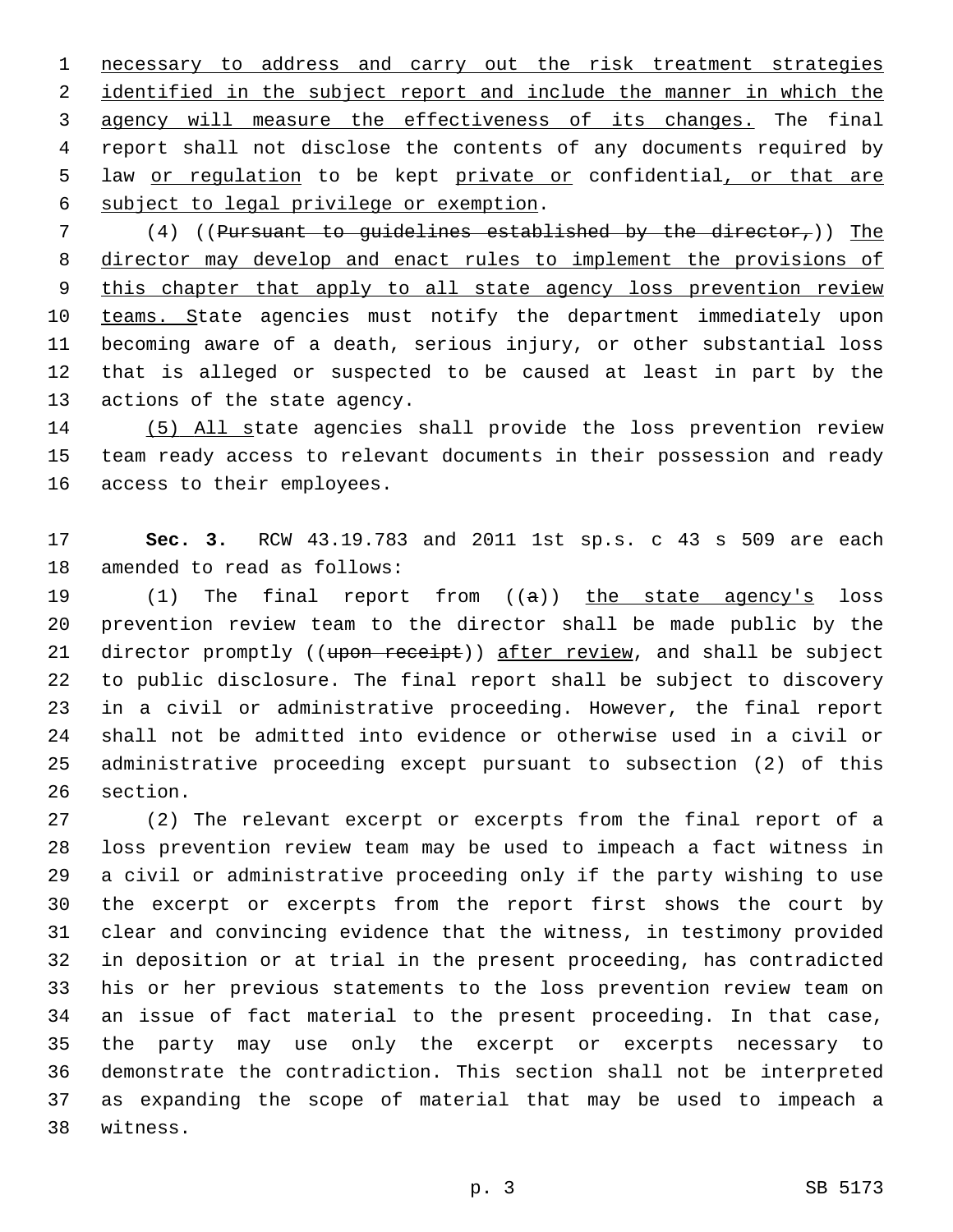(3) No member of a loss prevention review team may be examined in a civil or administrative proceeding as to (a) the work of the loss prevention review team, (b) the incident under review, (c) his or her statements, deliberations, thoughts, analyses, or impressions relating to the work of the loss prevention review team or the incident under review, or (d) the statements, deliberations, thoughts, analyses, or impressions of any other member of the loss prevention review team, or any person who provided information to it, relating to the work of the loss prevention review team or the 10 incident under review.

 (4) Any document that exists prior to the appointment of a loss prevention review team, or that is created independently of such a team, does not become inadmissible merely because it is reviewed or used by the loss prevention review team. A person does not become unavailable as a witness merely because the person has been interviewed by or has provided a statement to a loss prevention review team. However, if called as a witness, the person may not be examined regarding the person's interactions with the loss prevention review team, including without limitation whether the loss prevention review team interviewed the person, what questions the loss prevention review team asked, and what answers the person provided to the loss prevention review team. This section shall not be construed as restricting the person from testifying fully in any proceeding regarding his or her knowledge of the incident under review.

 (5) Documents prepared by or for the loss prevention review team are inadmissible and may not be used in a civil or administrative proceeding, except that excerpts may be used to impeach the credibility of a witness under the same circumstances that excerpts of the final report may be used pursuant to subsection (2) of this 30 section.

 (6) The restrictions set forth in this section shall not apply in a licensing or disciplinary proceeding arising from an agency's effort to revoke or suspend the license of any licensed professional based in whole or in part upon allegations of wrongdoing in connection with the death, injury, or other incident reviewed by the 36 loss prevention review team.

 (7) ((Within one hundred twenty days after completion of the final report of a loss prevention review team, the agency under review shall issue to the department a response to the report. The response will indicate (a) which of the report's recommendations the